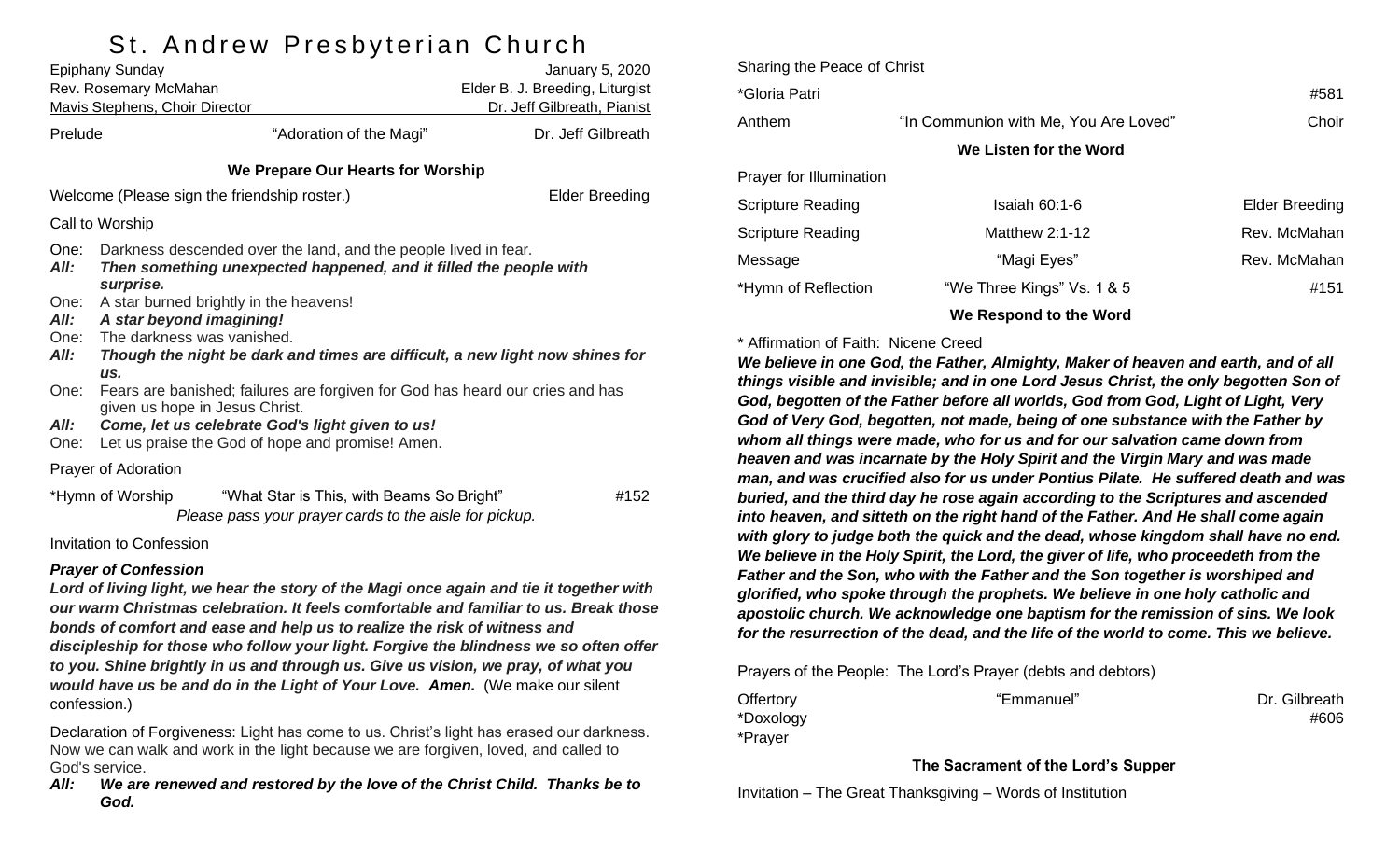Response ...and we join with them and with all people to praise your holy name: *Holy Lord, God of endless love, heaven and earth are surely full of your glory. The angels sang of it—we have been lavished with it. Blessed is he who was born that we might have life. Glory to God and on earth peace to all people.*

Communion of the People

#### Prayer after Communion

*Loving God, we thank you that you have fed us in this sacrament, united us with Christ, and given us a foretaste of the heavenly banquet in your eternal realm. Send us out in the power of your Spirit to live and work to your praise and glory, for the sake of Jesus Christ our Lord. Amen.*

### **We Go Forth to Minister**

| *Hymn of Sending      | "God, Be the Love to Search and Keep Me" | #543          |
|-----------------------|------------------------------------------|---------------|
| *Blessing and Sending |                                          | Rev. McMahan  |
| Postlude              | "Good Christian Men, Rejoice!"           | Dr. Gilbreath |



\*All that are able are invited to stand. *Bold italic type indicates our shared response.*

#### *To Our Visitors & Guests:*

Welcome! It is a blessing to have you in worship with us today. We warmly invite your participation in the worship, fellowship, and ministry of this congregation where everyone is welcome as God's child. The pastor is available to answer any questions you might have after worship or by email or phone. There is a place for you here, and we are delighted to have you with us today.

Please sign the attendance pad on the pew. If you are a first-time visitor, please complete all the applicable sections. Children's activity bags are available from an usher for the sermon time. Please leave the bag in the pew as you leave.

The visit of the Magi (Wisemen) to see the Christ-Child is recorded only in the Gospel of Matthew. There is no mention of the number of Magi who traveled to see him, only that three gifts—gold, frankincense, and myrrh—were presented to the Child, symbolic gifts fit for a king. Gold represented royalty; frankincense was a fragrance offered to deity; and myrrh was an oil used in embalming. After being in the presence of this Child, the Magi "went home by a different route," changed by their encounter. How are we being changed by our own encounters with Christ?

*"Growing in Faith; Sharing the Good News; Living in God's Love."*

January 5, 2020

3310 Danville Rd. SW Decatur, AL 35603 Office: (256) 355-6310 [churchoffice@standrewdecatur.org](mailto:churchoffice@standrewdecatur.org) [www.standrewdecatur.org](http://www.standrewdecatur.org/)